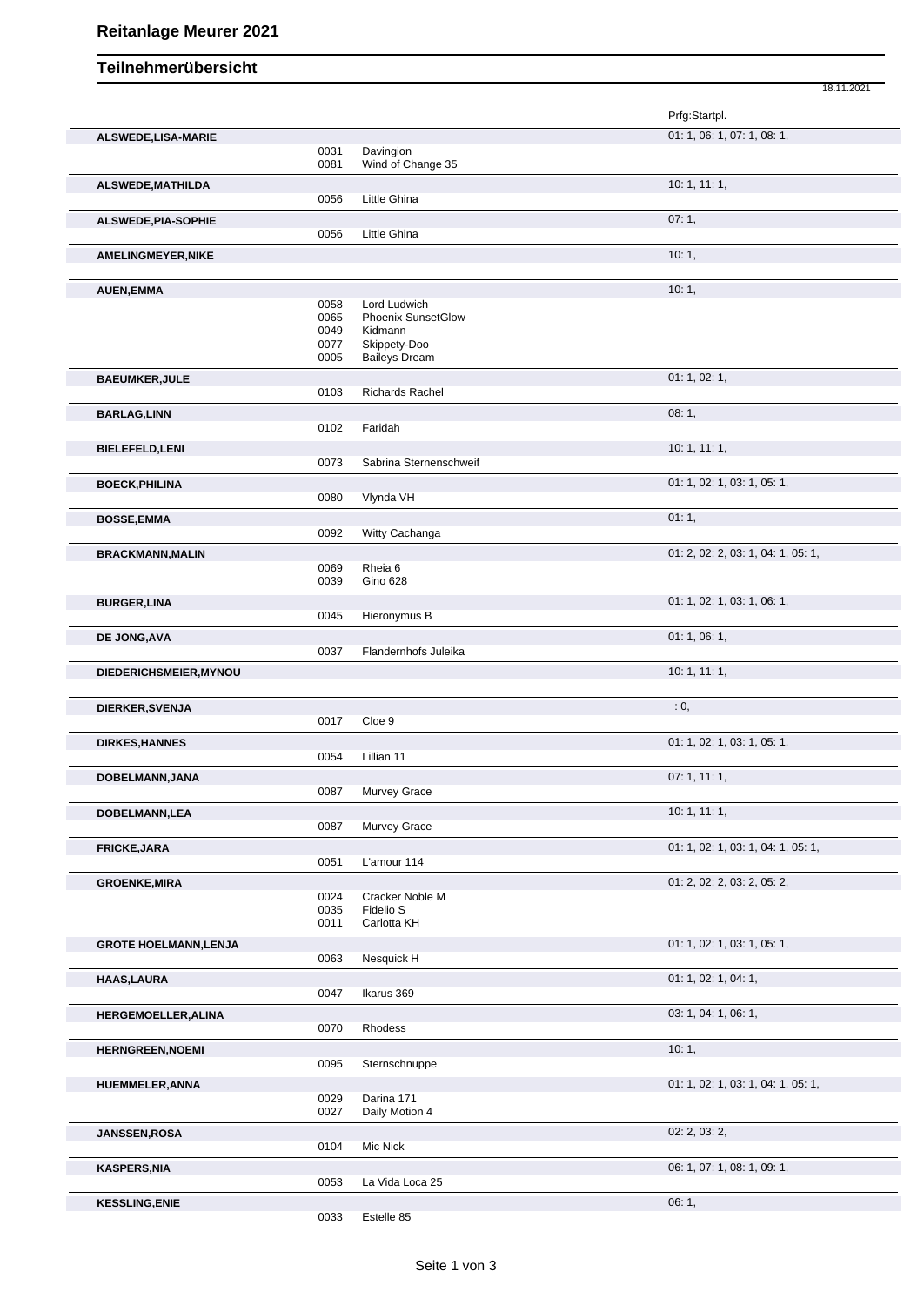## Teilnehmerübersicht

|                                |              |                             | 18.11.2021                         |
|--------------------------------|--------------|-----------------------------|------------------------------------|
|                                |              |                             | Prfg:Startpl.                      |
| KLEINBERNS, MIA-MATHILDA       |              |                             | 06: 1,                             |
|                                | 0108         | Carlo                       |                                    |
| <b>KLEINEWEBER, AMELIE</b>     |              |                             | 01: 1, 02: 2,                      |
|                                | 0016         | Claire 205                  |                                    |
|                                | 0008         | Blackberry 4                |                                    |
| KOTTWITZ, CHARLOTTE            |              |                             | 10:1,                              |
|                                | 0088         | Sadoc                       |                                    |
| KOTTWITZ, MADITA               |              |                             | 10:1, 11:1,                        |
|                                | 0090         | Sunstar's Cleverthee        |                                    |
| <b>KROEGER, LAURA</b>          |              |                             | 10:1,                              |
|                                | 0107         | Benny                       |                                    |
| <b>LAMKEMEYER, ELISA</b>       |              |                             | 01: 1, 02: 2, 04: 1,               |
|                                | 0042         | Grande Cappuccino           |                                    |
| <b>LANI, BOBBY ANGELINO</b>    |              |                             | 01: 1, 02: 1, 04: 1,               |
|                                | 0009         | Caluna 31                   |                                    |
| LAUSE, LEENTJE                 |              |                             | 02: 1, 06: 1, 07: 1,               |
|                                | 0034         | Fee 995                     |                                    |
| LAUTERBACH, AMELY              |              |                             | 01: 1, 02: 1, 04: 1,               |
|                                | 0038         | Ginger 915                  |                                    |
| <b>LEHMANN, MILA CHARLOTTE</b> |              |                             | 10: 1, 11: 1,                      |
|                                | 0084         | Kleiner Donner              |                                    |
| <b>MENKE, HENRY MAXIMILIAN</b> |              |                             | 10:1,                              |
|                                | 0096         | Lotti 201                   |                                    |
| <b>MERSCHMEYER,LIA</b>         |              |                             | 10:1,                              |
|                                | 0059         | Mambo Number Five 4         |                                    |
| <b>MERTENS, MARLENE</b>        |              |                             | 06: 1, 07: 1, 08: 1, 09: 1,        |
|                                | 0085         | Mackintosh                  |                                    |
| <b>MERTENS, MILLA</b>          |              |                             | 06: 1, 07: 1, 08: 1, 09: 1,        |
|                                | 0089         | <b>Silver Ross</b>          |                                    |
| <b>MIDDELKAMP, ESTHER</b>      |              |                             | 10:1, 11:1,                        |
|                                | 0074         | Sally 719                   |                                    |
| <b>MITTHOEFER, MARISA</b>      |              |                             | 02: 1, 07: 1,                      |
|                                | 0107         | Benny                       |                                    |
|                                | 0109         | Toulouse                    |                                    |
| <b>MOELLER, MARIELLE</b>       |              |                             | 10:1,                              |
|                                | 0083         | <b>Curious Clover</b>       |                                    |
| <b>MOLNAR, MARIE-SOPHIE</b>    |              |                             | 01: 1, 02: 1, 03: 1, 05: 1,        |
|                                | 0012         | Carmino 12                  |                                    |
| NAGEL, LIAM                    |              |                             | 10: 1, 11: 1,                      |
|                                | 0110         | Chanel                      |                                    |
| OEVERMANN, LOTTA               |              |                             | 07:1,                              |
|                                | 0006         | Balou's Frieda              |                                    |
| <b>OTTEN, JOHANNA</b>          |              |                             | 01: 1, 02: 1,                      |
|                                | 0062         | Nadir's Dream               |                                    |
| <b>OTTEN, LUISA</b>            |              |                             | 06: 1, 07: 1,                      |
|                                | 0036         | Fina la Belle               |                                    |
|                                | 0062         | Nadir's Dream               |                                    |
| PIEPMEYER, MILA                |              |                             | 06:1,                              |
|                                | 0086         | <b>Micky Mouse</b>          |                                    |
| PRILL, MARIT                   |              |                             | 01: 1, 02: 1,                      |
|                                | 0022         | Cörnchen                    |                                    |
| <b>RUECKIN, MAIRA</b>          |              |                             | 01: 1, 02: 1, 04: 1,               |
|                                | 0004         | <b>ASG Casillas</b>         |                                    |
| <b>SCHILLINGMANN, MARIEKE</b>  |              |                             | 07:1,                              |
|                                | 0090         | Sunstar's Cleverthee        |                                    |
| <b>SCHRAEDER,LENI</b>          |              |                             | 01: 1, 02: 1, 03: 1, 05: 1,        |
|                                | 0032<br>0019 | Denver 210<br>Cool Giant VA |                                    |
|                                |              |                             |                                    |
| <b>SCHRUTTKE, FINNJA</b>       | 0041         | Gladys 78                   | 01: 2, 02: 2, 03: 1, 04: 1, 05: 1, |
|                                | 0048         | Jacksonville 2              |                                    |
| <b>SCHRUTTKE, JOLINA</b>       |              |                             | 06: 1, 07: 1,                      |
|                                | 0106         | Pia-Lotta                   |                                    |
|                                |              |                             | 01:1,06:1,                         |
| <b>SCHULTING,LENI</b>          | 0075         | Simbad 4                    |                                    |
|                                |              |                             | 06: 1, 07: 1, 08: 1, 09: 1,        |
| <b>SCHWERTMANN, HENRIKE</b>    |              |                             |                                    |